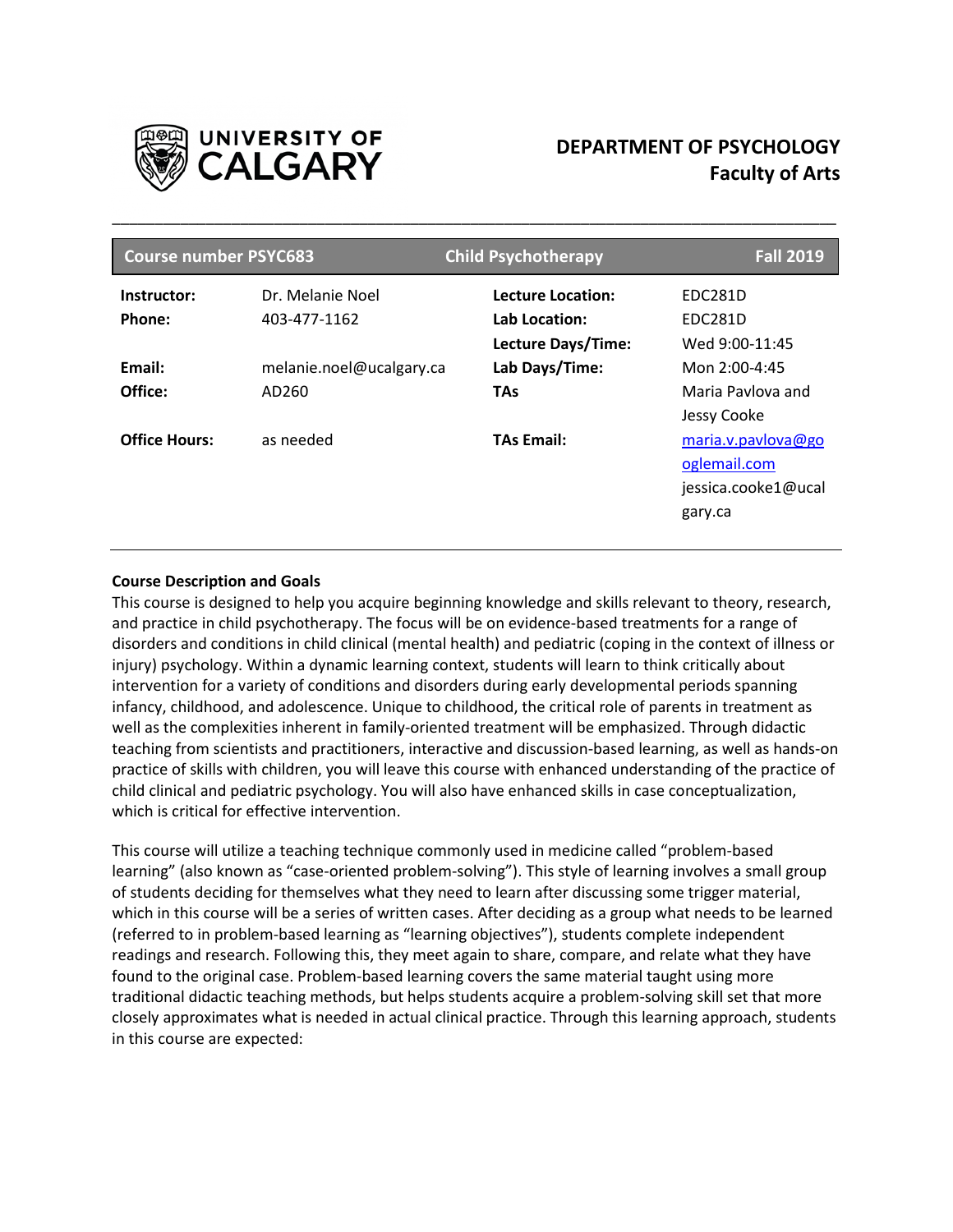- 1) To learn about basic conceptual issues (e.g., current evidence-based theoretical models for the treatment of children and their families, developmental and cultural considerations) and professional issues (e.g., ethical and legal aspects) in the treatment of childhood disorders
- 2) To learn about different treatment modalities (e.g., behavioural parent training, cognitivebehavioural training, dialectical behavior therapy, mindfulness) used with children and their families
- 3) To develop skills in conceptualizing the treatment of childhood disorders
- 4) To practice and observe the use of specific clinical techniques often used with children and families
- 5) This course will provide training in four of the five content areas that CPA has identified as constituting the core foundation in general psychology necessary for training in clinical psychology
	- a. Biological bases of behaviour (e.g., role of psychological factors in pain perception, psychopharmacology)
	- b. Cognitive-affective bases (e.g., role of cognitive therapy with children, motivational issues as they relate to intervention)
	- c. Social bases of behaviour (e.g., role of diversity factors such as ethnicity, age, disability and demographic variables in intervention)
	- d. Individual behaviour (e.g., role of individual differences and abnormal psychology in intervention)
- 6) The identification of skills leading to the development of core competencies of professional psychologists as identified by *the Mutual Recognition Agreement of the Regulatory Bodies of Professional Psychologists in Canada*.

## **Steps in the Problem-Based Learning Process:**

- 1. Read case material
- 2. Clarify unfamiliar terms
- 3. Define the problem(s). This includes summarizing the issues, problems, and diagnoses from the case
- 4. Brainstorm possible hypotheses or explanations
- 5. Define learning objectives that all students will study. One student will volunteer to be the scribe each week; it is the responsibility of the scribe to circulate a copy of the learning objectives to their classmates (with a copy to the instructor) immediately following class. These objectives will include a focus on understanding the presenting problems/*psychopathology*, knowing what type of *assessment* protocol would be appropriate, and developing a *treatment* plan
- 6. Information gathering and private study
- 7. Share the results of information gathering and private study
- 8. Apply information to case and case wrap-up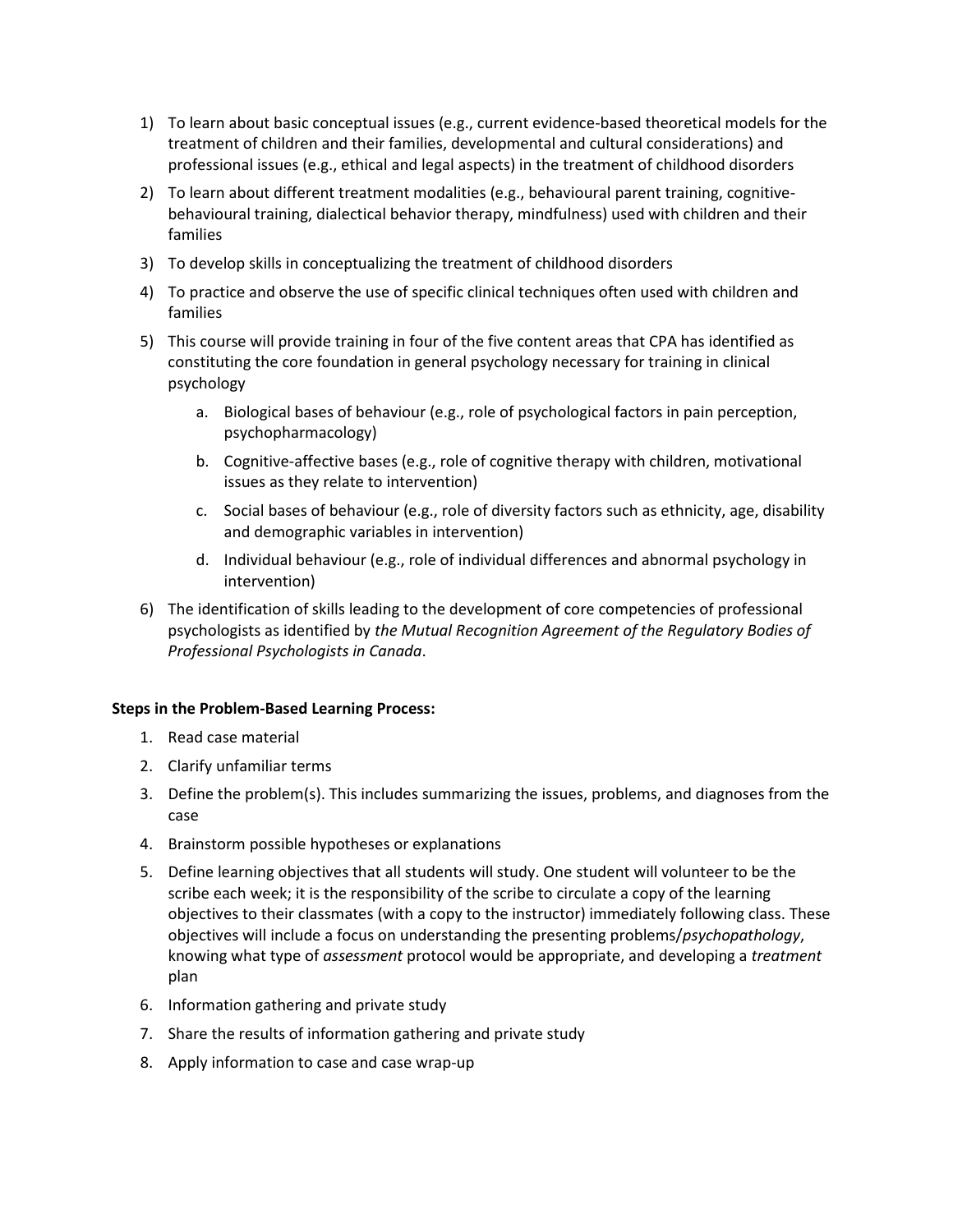#### **Course Format:**

A new case will be introduced in the latter portion of class each week. Cases will be selected based on the instructor's expertise and also to provide a representative sampling of common treatment issues across the spectrum of child psychopathology. Steps 1-5 will occur in the later portion of class each week. Step 6 happens on your own time between classes, using the resources provided as well as any other information you need to address the learning objectives. Steps 7-8 will happen in the first hour of each class. After closure is gained on the first case, and all learning objectives have been met, the next week's case will be introduced.

To bolster learning and extend beyond discussion and readings, some classes will include a guest speaker, who will be a clinical psychologist in the community who frequently treats the disorders and conditions covered. The professor will also integrate clinical experience as well as some didactic teaching. Given that you will be reading about material in between classes to answer the learning objectives you and your classmates generate, classes will be interactive and discussion-based. You are expected to contribute to these discussions. Indeed, a significant percentage of your grade (30%) is based on participation in classes and labs.

A small portion of some classes will be reserved for the applied component of the class, which focuses on development of specific clinical skills used with children and their families. You can use this time to prepare for your assignment and ask the professor and TA (who will be present during the first class) questions related to this and/or other aspects of the course.

Students will also observe an evidence-based treatment program delivered in the community (Group Therapy for Managing Anxiety in Children with High Functioning Autism Spectrum Disorders) and present on their experience. They will also deliver a session from this program or the Trauma Focused CBT program to a child and parent volunteer to demonstrate mastery.

## **Readings:**

Readings will be assigned each week as background for each condition/disorder. Students are expected to complete readings assigned by the instructor in order to complete the learning objectives they generate as well as understand the evidence-based treatment of each disorder. Links to electronic copies of readings will be made available, and electronic copies of all the case materials will also be provided. Hard copies of the readings are also available from the course instructor. Students may either read the original materials in the department or photocopy these to read in another location.

Many of these readings will provide important theoretical and practical information that will be directly relevant to the cases being discussed. Some readings will be made available to build students' clinical knowledge/skills and will not necessarily be discussed in detail during class time. You may also need to find material in other textbooks, do literature searches, use the internet, talk to experts, or anything else that will help you get the information you need to address the learning objectives identified for each case.

#### **Required Text:**

## **Facing Your Fears Facilitator's Set**

Group Therapy for Managing Anxiety in Children with High Functioning Autism Spectrum Disorders Available on Amazon.ca

https://www.amazon.ca/Facing-Your-Fears-Facilitators-Set/dp/1598571788/ref=sr\_1\_1?gclid=Cj0KCQjw4s7qBRCzARIsAImcAxZbP6g0p-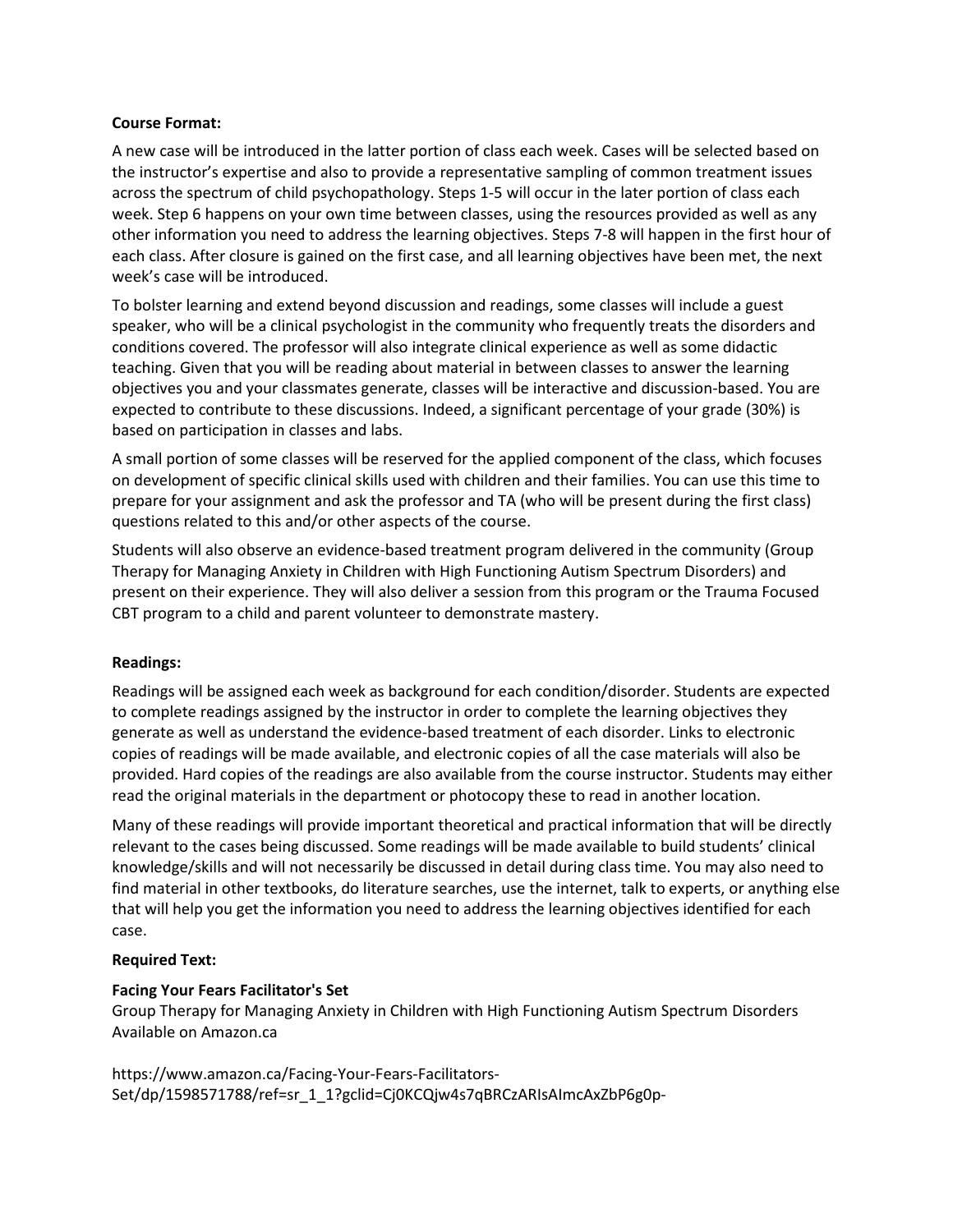# jpx6N3Hwe7fZLbCI9ImHg9LwsseV5HEUrBD5meMbv-

eWoaAp8HEALw\_wcB&hvadid=208285713837&hvdev=c&hvlocphy=9001330&hvnetw=g&hvpos=1t1&h vqmt=e&hvrand=14171447419084507672&hvtargid=aud-749227636460%3Akwd-308365363128&hydadcr=14951\_9480933&keywords=facing+your+fears&qid=1565794555&s=gateway &sr=8-1

# **Trauma-Focused CBT Modules**

Students will be expected to study and learn all modules of TF-CBT in preparation for a guest lecture from Dr. Sheri Madigan. They can also choose one of these sessions to deliver to a family for their clinical skills presentation.

The professor will provide a login and password for the following site to access modules: https://tfcbt.org

# **Evaluation**

# **1) Participation (30%) Due Date: Ongoing**

# The expectation is that students will arrive on time and be prepared for class, including readings and presentations, and will actively participate in the problem-based learning format and class discussions. It is assumed that the course will be the result of a collaborative effort during which time students and the instructor will learn from each other. *Regular attendance is expected and exceptions will only be made for extreme situations (e.g., severe illness, conference presentation of thesis research) and in general it is advisable to miss no more than one class.* Your participation grade will be based on each of the following: attendance, participation, familiarity with course materials, comprehension of materials, critical and/or original response to course material, and ability to articulate ideas and opinions. This also pertains to engagement in the observership of group therapy as well as preparation and preparedness and engagement with learning the CBT programs for both ASD, trauma, and chronic pain populations.

# **2) Clinical Skills Presentation (30%) Due Date: TBD**

# Students will each deliver a presentation to the class on a session they deliver that involves a particular clinical skill that is commonly used with children and families in intervention work and specifically, that is drawn from the Facing Your Fears Manual or the TF-CBT online program. Students can submit their preferred session but the instructors will approve this. Students will be assigned a presentation date once topics have been selected.

The expectation is that students will prepare a 45-minute class presentation to demonstrate the assigned clinical skill and session they delivered. These are to be hands-on, skills-oriented presentations, the type you might expect in a workshop on clinical skill development.

The presentations should include a) some didactic evidence-based material as the basis for introducing the topic; b) a video-taped demonstration of the student applying the clinical skill with an actual child (you must show video clips of both things that went and things that didn't); c) copy of the session plan and materials and d) a list of key references and resources for clinicians. Students should also include a discussion of their impressions of how well the session material was understood by the child. The main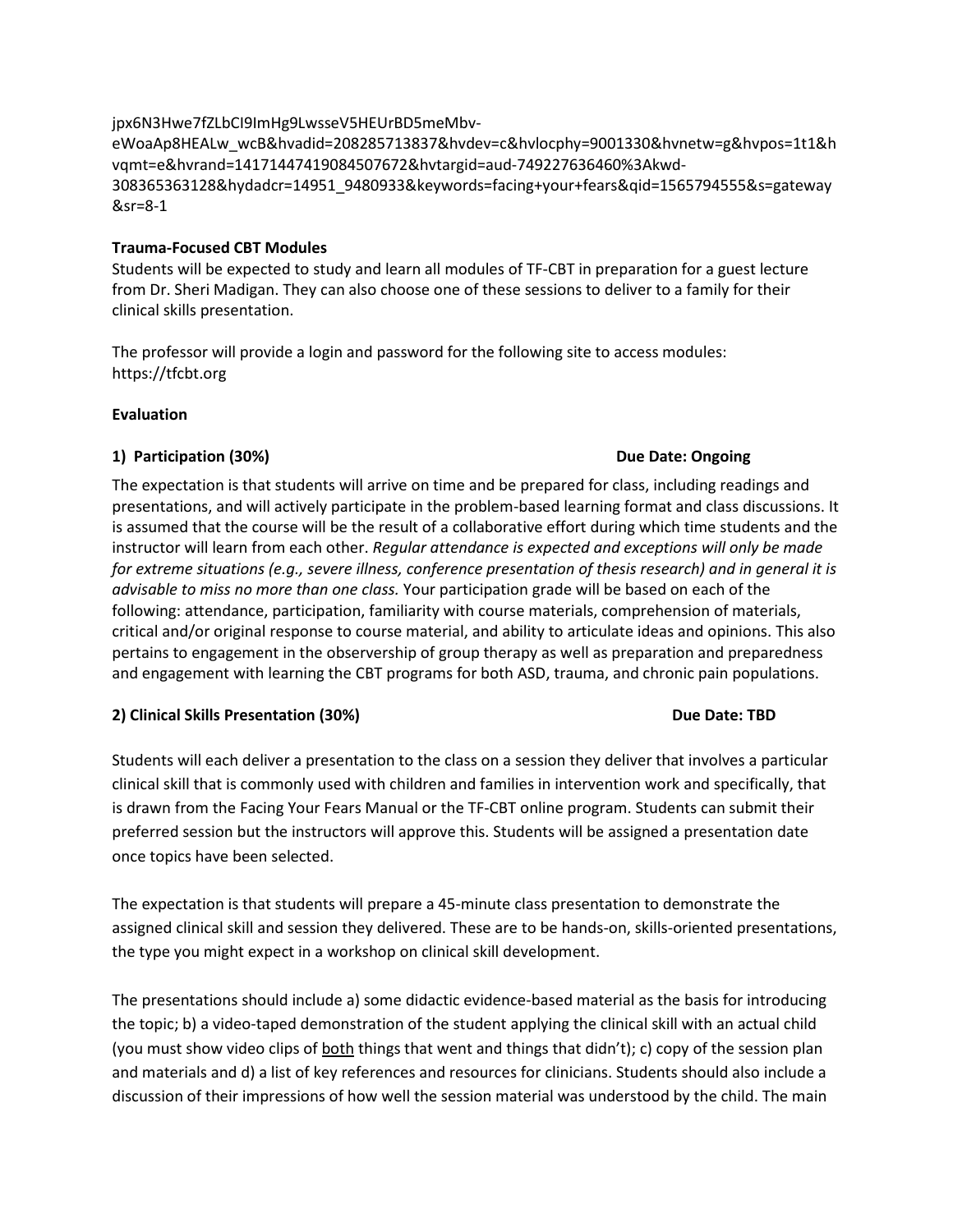focus should be on the application of the clinical skill. Materials to draw resources from are available from the instructor, but you are encouraging to seek out other content and resources as appropriate. The instructors will provide access and contact information for the children and families. Students are expected to make arrangements with a volunteer family to bring the child to the Psychology Clinic at the University at a mutually agreed upon time. Students will need to arrange use of clinic space in advance. The TA will help students with this in terms of providing information on how to schedule a room and access materials (video equipment). *To protect the confidentiality of families, once the presentation is over, the video must be permanently deleted. Moreover, video recordings must not be shown to anyone except to the professor, TA and students taking this class during the class presentation. You should not discuss your or your classmates' session, including information about the child or family, to others.* The TA will be your supervisor on this evaluative component in consultation with the professor. Some inclass time has been allocated to general preparation of session plans but you will be expected to communicate with your supervisor over e-mail and have one in-person meeting to discuss your session plan. You may also involve the professor in this meeting should you wish. All session plans and materials must be approved before you conduct the session with the child, and the supervisor or professor must be available during your scheduled session (e.g., by phone).

The grade for the presentation will be based on quality of the session plan and materials, presentation interest and clarity, and appropriate discussion and coverage of the clinical skill. The grade for the presentation will not be assigned until all presentations are complete; however, students can seek individual feedback at any time after their presentation.

## **3) Class presentation on Class Observership (10%)**

Students will present on their observership of the Facing Your Fears. This presentation will include a description of the group, the theoretical background driving the group, the research supporting the implementation of the group and the practicalities of administering the group. In your presentation, please describe the group involved. Describe the theoretical model used in the group and the components of the group. Delineate why that modality was appropriate for that population. Please reflect on how effectively the group worked. Note any instances where the psychologists needed to show flexibility within fidelity. Describe the strengths and weaknesses of the group. Explain how the group accommodated the developmental needs of their participants.

#### **4) Take-Home Final Exam or Assignment (30%) Due Date: 1 week after last Class**

On the last day of class (December 5), students will be given a take-home exam, in which 2 cases are presented and students will be expected to apply their skills gained via problem-based learning to summarize problems from the cases and develop treatment plans. Given that this is a take-home exam, consultation with other students in the course is not appropriate or permitted. Additional information about exam requirements will be provided at a later date. Late assignments will be accepted; however, there will be a penalty of 10% taken off mark per day, including weekends).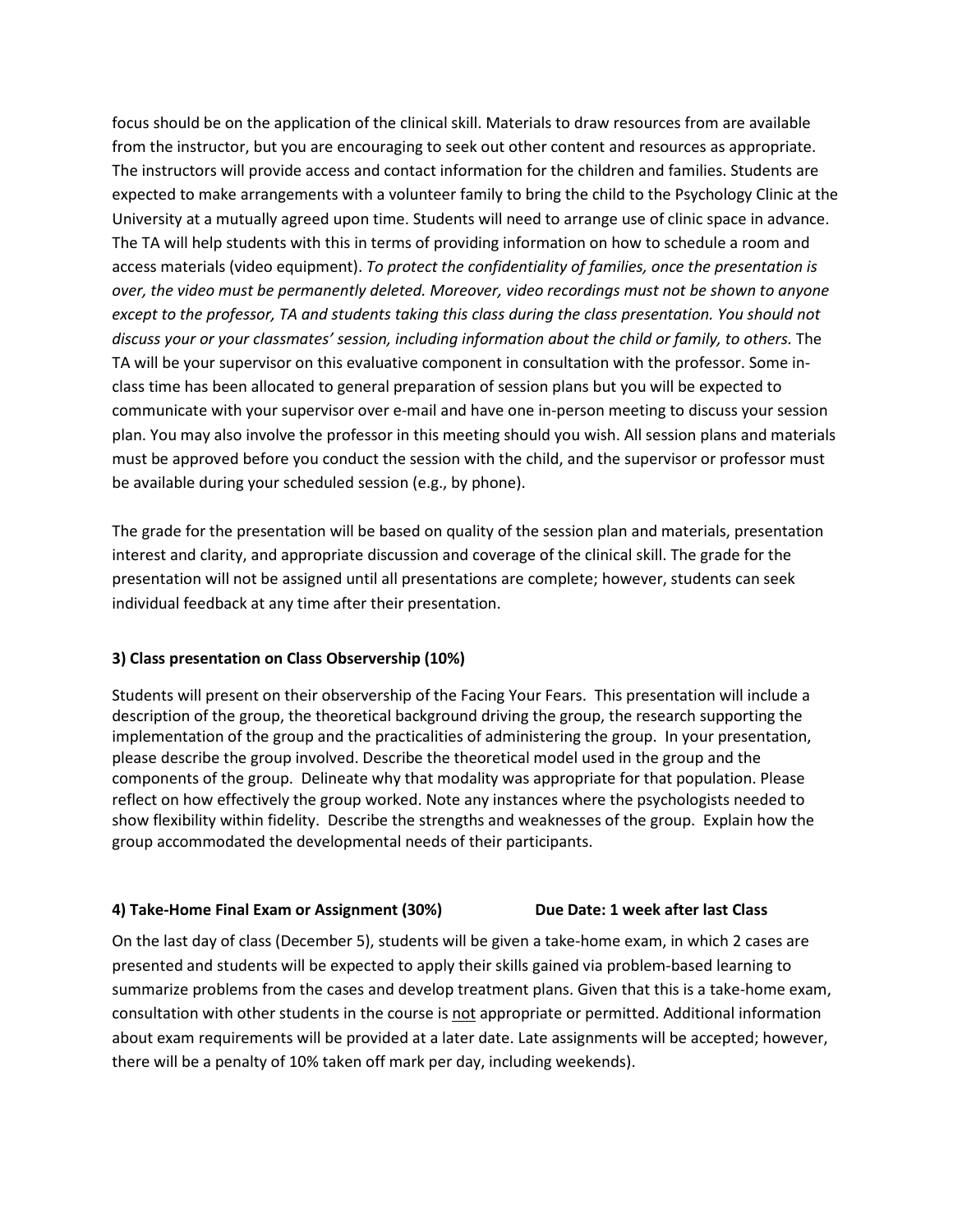# **Faculty of Graduate Studies Grading System:**

A+ = Outstanding performance, A = Excellent performance, A- = Very good performance

B+ = Good performance, B = Satisfactory performance, B- = Minimum pass

C+ All grades of "C+" or lower are indicative of failure at the graduate level and cannot be counted toward Faculty of Graduate Studies course requirements. Individual programs may require a higher passing grade.

## **Grading Scale**

| A+         | 96-100% | R+ | 80-84%    | $C_{+}$ 67-71% |       | D+ 54-58% |
|------------|---------|----|-----------|----------------|-------|-----------|
| A,         | 90-95%  | R. | 76-79%    | C 63-66%       | . O   | - 50-53%  |
| <b>A</b> - | 85-89%  |    | B- 72-75% | C- 59-62%      | - F - | በ-49%     |

*Your outline must include a statement about your policy for rounding final grades. Include the following statement in your course outline:*

As stated in the University Calendar, it is at the instructor's discretion to round off either upward or downward to determine a final grade when the average of term work and final examinations is between two letter grades.

*And also include either this:*

In this course there will be no rounding up of final grades, especially in light of the opportunities students have to increase their final grade via research participation.

*Or this:*

To determine final letter grades, final percentage grades will be rounded up or down to the nearest whole percentage (e.g., 89.5% will be rounded up to 90% = A but 89.4% will be rounded down to 89% = A-).

# **Tentative Lecture Schedule**

Ideally in table format with date of class, topics to be covered, and chapters/readings to be read. Due dates for tests/exams and assignments should be included in this schedule as well.

[Below are schedules for *Regular Winter MWF classes, & Regular Winter TR classes. Please select the table appropriate for your course and delete the session title and delete the other tables.* Important semester dates have been included in each table.]

[Regular Winter Session (MWF classes) or off pattern days (MW or WF or MF)]

| Date     | Topic/Activity/Readings/Due Date (revise and add columns & rows as necessary) |
|----------|-------------------------------------------------------------------------------|
| F Sep 6  | University Lectures begin.                                                    |
| M Sep 9  | <b>NO LAB</b>                                                                 |
| W Sep 11 | <b>FIRST CLASS; INTRODUCE CASE 1</b>                                          |
| R Sep 12 | Last day to drop a class without a penalty                                    |
| F Sep 13 | Last day to add or swap a course                                              |
| M Sep 16 | LAB: Orientation and Training in Psychology Clinic                            |
| W Sep 18 | <b>CASE 1; INTRODUCE CASE 2</b>                                               |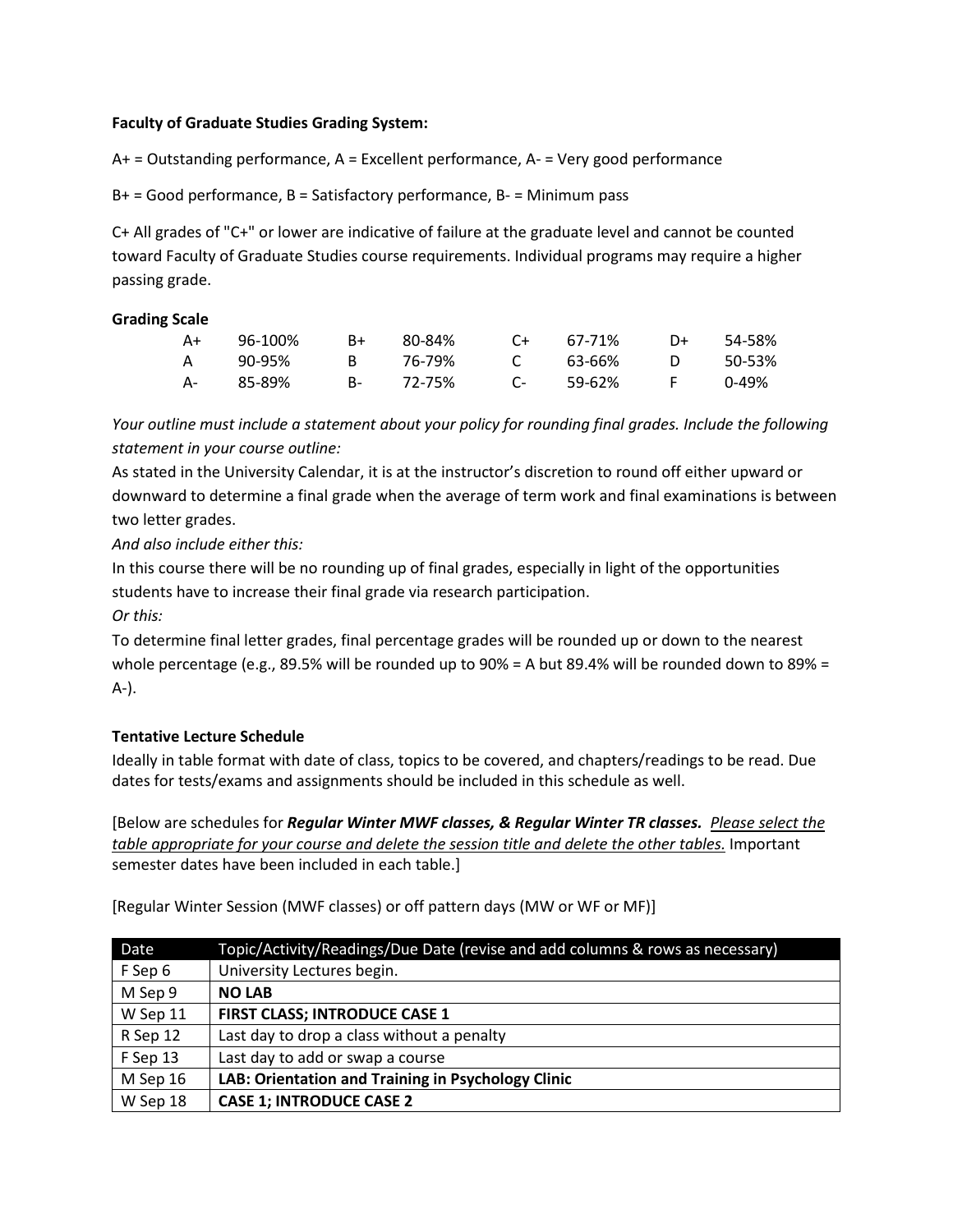| F Sep 20  | Fee payment deadline for Fall Term full and half courses.                                |
|-----------|------------------------------------------------------------------------------------------|
| M Sep 23  | LAB: CBT (DR. MELANIE NOEL)                                                              |
| W Sep 25  | <b>CASE 2; INTRODUCE CASE 3</b>                                                          |
| M Sep 30  | LAB: CBT 2 (DR. CARLY MCMORRIS)                                                          |
| W Oct 2   | <b>CASE 3; INTRODUCE CASE 4</b>                                                          |
| M Oct 7   | <b>LAB: STUDENT PRACTICE OF CBT SKILLS</b>                                               |
| W Oct 9   | <b>CASE 4; INTRODUCE CASE 5</b>                                                          |
| M Oct 14  | Thanksgiving Day, University closed (except Taylor Family Digital Library, Law, Medical, |
|           | Gallagher and Business Libraries). No lectures.                                          |
| W Oct 16  | <b>CASE 5; INTRODUCE CASE 6</b>                                                          |
| M Oct 21  | LAB: DBT (DR. MELANIE NOEL OR DR. TARYN BEMISTER)                                        |
| W Oct 23  | <b>CASE 7; INTRODUCE CASE 8</b>                                                          |
| M Oct 28  | <b>NO LAB</b>                                                                            |
| W Oct 30  | <b>CASE 9; INTRODUCE CASE 10</b>                                                         |
|           |                                                                                          |
| M Nov 4   | LAB: PLAY THERAPY (IRENE BARRETT)                                                        |
| W Nov 6   | Acceptance and Commitment Therapy (DR. KATIE BIRNIE)                                     |
| Nov 10-16 | <b>Term Break No Classes</b>                                                             |
| M Nov 11  | Remembrance Day (Observed). University Closed (except Taylor Family Digital Library,     |
|           | Law, Medical, Gallagher and Business Libraries). No lectures.                            |
| M Nov 18  | <b>CASE 10</b>                                                                           |
| W Nov 20  | LAB: Trauma Focused-CBT (DR. SHERI MADIGAN)                                              |
| M Nov 25  | <b>LAB: STUDENT PRESENTATIONS</b>                                                        |
| W Nov 27  | <b>STUDENT PRESENTATIONS</b>                                                             |
| M Dec 2   | <b>LAB: STUDENT PRESENTATIONS</b>                                                        |
| W Dec 4   | FINAL CLASS: STUDENT PRESENTATIONS AND DISTRIBUTE FINAL EXAMS                            |
| F Dec 6   | Fall Term Lectures End.                                                                  |
|           | Last day to withdraw with permission from Fall Term half courses.                        |

**Reappraisal of Graded Term Work: See** <https://www.ucalgary.ca/pubs/calendar/current/i-2.html>

**Reappraisal of Final Grade: See** <http://www.ucalgary.ca/pubs/calendar/current/i-3.html>

# **Copyright Legislation:**

All students are required to read the University of Calgary policy on Acceptable Use of Material Protected by Copyright [\(www.ucalgary.ca/policies/files/policies/acceptable-use-of-material-protected](http://www.ucalgary.ca/policies/files/policies/acceptable-use-of-material-protected-by-copyright.pdf)[by-copyright.pdf\)](http://www.ucalgary.ca/policies/files/policies/acceptable-use-of-material-protected-by-copyright.pdf) and requirements of the copyright act [\(https://laws-lois.justice.gc.ca/eng/acts/C-](https://laws-lois.justice.gc.ca/eng/acts/C-42/index.html)[42/index.html\)](https://laws-lois.justice.gc.ca/eng/acts/C-42/index.html) to ensure they are aware of the consequences of unauthorised sharing of course materials (including instructor notes, electronic versions of textbooks etc.). Students who use material protected by copyright in violation of this policy may be disciplined under the Non-Academic Misconduct Policy.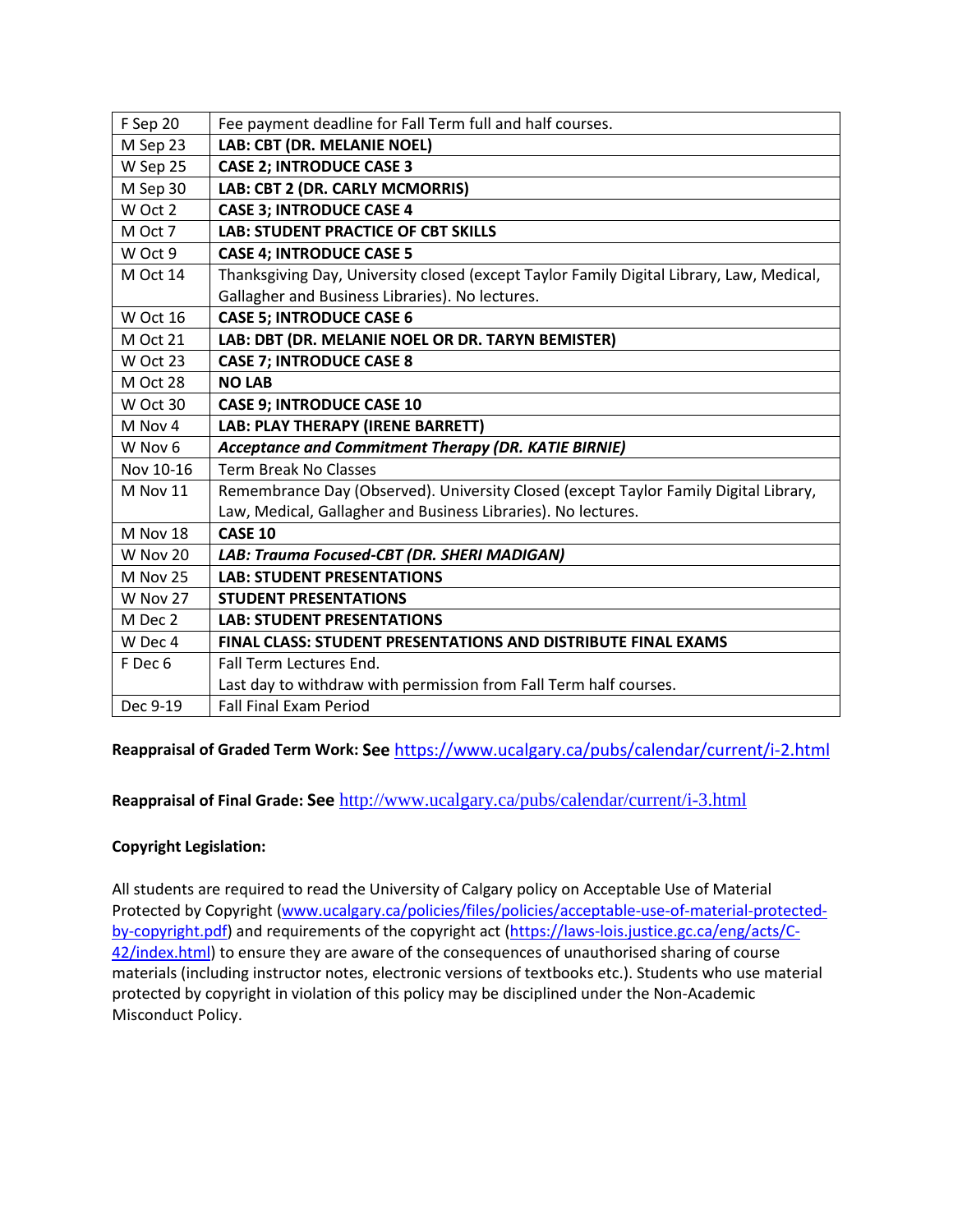#### **Instructor Intellectual Property**

Course materials created by professor(s) (including course outlines, presentations and posted notes, labs, case studies, assignments and exams) remain the intellectual property of the professor(s). These materials may NOT be reproduced, redistributed or copied without the explicit consent of the professor. The posting of course materials to third party websites such as note-sharing sites without permission is prohibited. Sharing of extracts of these course materials with other students enrolled in the course at the same time may be allowed under fair dealing.

#### **Plagiarism and Other Academic Misconduct**

Intellectual honesty is the cornerstone of the development and acquisition of knowledge and requires that the contribution of others be acknowledged. Consequently, plagiarism or cheating on any assignment is regarded as an extremely serious academic offense. Plagiarism involves submitting or presenting work in a course as if it were the student's own work done expressly for that particular course when, in fact, it is not. Students should examine sections of the University Calendar that present a Statement of Intellectual honesty and definitions and penalties associated with Plagiarism/Cheating/Other Academic Misconduct.

#### **Academic Accommodations**

The student accommodation policy can be found at: [ucalgary.ca/access/accommodations/policy.](http://www.ucalgary.ca/access/accommodations/policy) Students needing an Accommodation because of a Disability or medical condition should communicate this need to Student Accessibility Services in accordance with the Procedure for Accommodations for Students with Disabilities [ucalgary.ca/policies/files/policies/student-accommodation-policy.](http://www.ucalgary.ca/policies/files/policies/student-accommodation-policy.pdf)Students needing an Accommodation based on a Protected Ground other than Disability, should communicate this need, preferably in writing, to the instructor.

#### **Absence From A Test/Exam**

Makeup tests/exams are **NOT** an option without the approval of the instructor. A student may be asked to provide supporting documentation for an exemption/special request for a make-up exam [https://www.ucalgary.ca/pubs/calendar/current/n-1.html.](https://www.ucalgary.ca/pubs/calendar/current/n-1.html) . Students who miss a test/exam have up to *48 hours* to contact the instructor to ask for a makeup test/exam. It's the instructor's discretion if they will allow a make-up exam. Students who do not schedule a makeup test/exam with the instructor within this 48-hour period forfeit the right to a makeup test/exam. At the instructor's discretion, a makeup test/exam may differ significantly (in form and/or content) from a regularly scheduled test/exam. Once approved by the instructor a makeup test/exam must be written within 2 weeks of the missed test/exam unless there are extenuating circumstances. If a student cannot write their final exam on the date assigned by the Registrar's Office, they need to apply for a deferred exam [https://www.ucalgary.ca/registrar/exams/deferred-exams.](https://www.ucalgary.ca/registrar/exams/deferred-exams)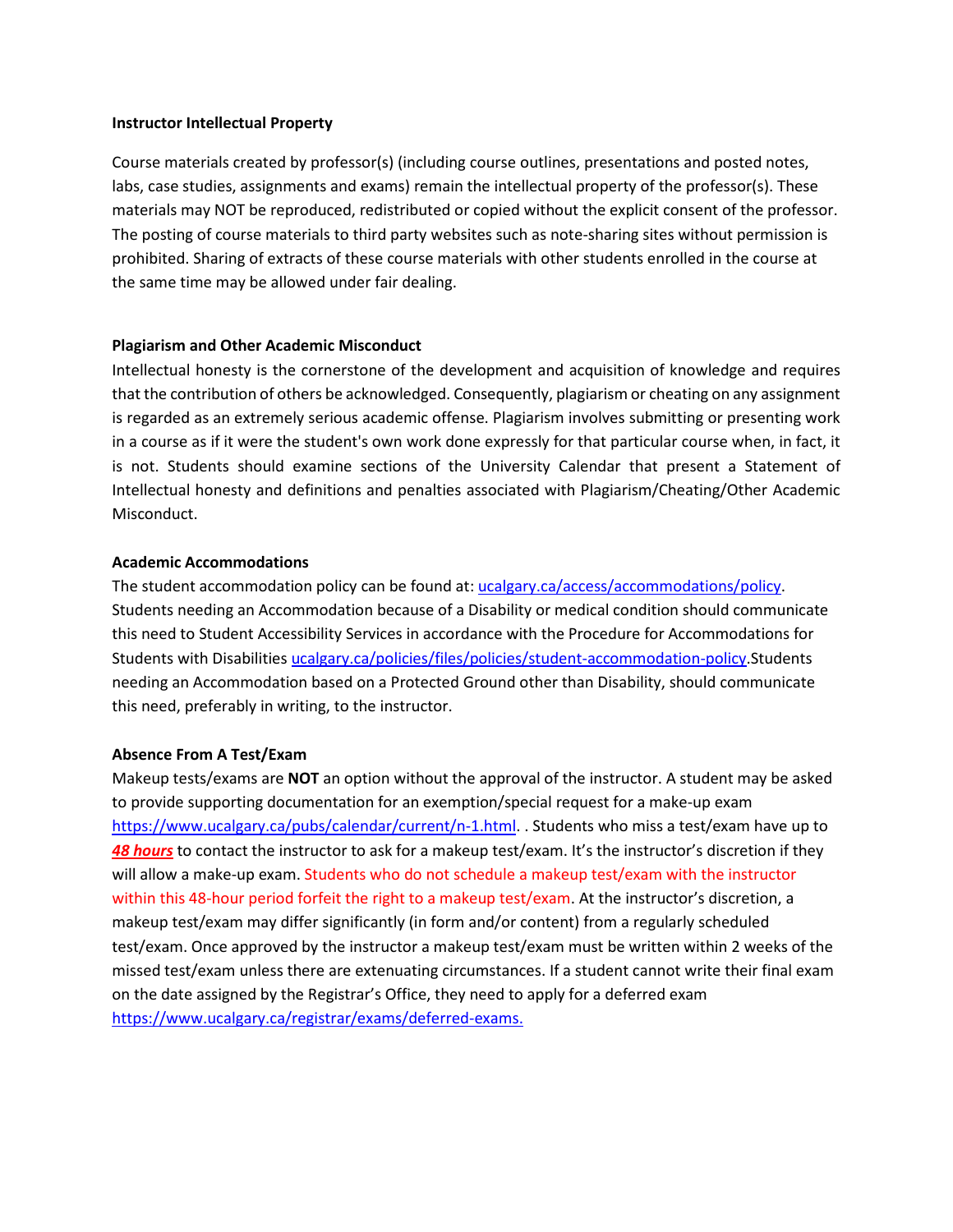## **Travel During Exams**

Consistent with University regulations, students are expected to be available to write scheduled exams at any time during the official December and April examination periods. Requests to write a make-up exam because of conflicting travel plans (e.g., flight bookings) will NOT be considered by the department. Students are advised to wait until the final examination schedule is posted before making any travel arrangements. If a student cannot write their final exam on the date assigned by the Registrar's Office, they need to apply for a deferred exam

https://www.ucalgary.ca/registrar[/exams/](https://www.ucalgary.ca/registrar/exams/deferred-exams)deferred[-exams.](https://www.ucalgary.ca/registrar/exams/deferred-exams) Students with an exceptional extenuating circumstance (e.g., a family emergency) should contact the Department of Psychology [\(psyugrd@ucalgary.ca\).](mailto:psyugrd@ucalgary.ca))

#### **Freedom of Information and Protection of Privacy (FOIP) Act**

The FOIP legislation disallows the practice of having student's retrieve tests and assignments from a public place. Therefore, tests and assignments may be returned to students during class/lab, or during office hours, or will be made available only for viewing during exam review sessions scheduled by the Department. Tests and assignments will be shredded after one year. Instructors should take care to not link students' names with their grades, UCIDs, or other FOIP-sensitive information.

#### **Acknowledgments and Respect for Diversity**

Our classrooms view diversity of identity as a strength and resource. Your experiences and different perspectives are encouraged and add to a rich learning environment that fosters critical thought through respectful discussion and inclusion. The Department of Psychology would also like to acknowledge the traditional territories of the people of the Treaty 7 region in southern Alberta. The City of Calgary is also home to Métis Nation of Alberta, Region III.

## **Wellness and Mental Health Resources**

The University of Calgary recognizes the pivotal role that student mental health plays in physical health, social connectedness and academic success, and aspires to create a caring and supportive campus community where individuals can freely talk about mental health and receive supports when needed. We encourage you to explore the excellent mental health resources available throughout the university community, such as counselling, self-help resources, peer support or skills-building available through the SU Wellness Centre (Room 370, MacEwan Student Centre, [https://www.ucalgary.ca/wellnesscentre/services/mental-health](https://www.ucalgary.ca/wellnesscentre/services/mental-health-services)[services](https://www.ucalgary.ca/wellnesscentre/services/mental-health-services) and the Campus Mental Health Strategy website <http://www.ucalgary.ca/mentalhealth/>

#### **Evacuation Assembly Point**

In case of an emergency evacuation during class, students must gather at the designated assembly point nearest to the classroom. The list of assembly points is found at <http://www.ucalgary.ca/emergencyplan/assemblypoints>

Please check this website and note the nearest assembly point for this course.

#### **Student Organizations**